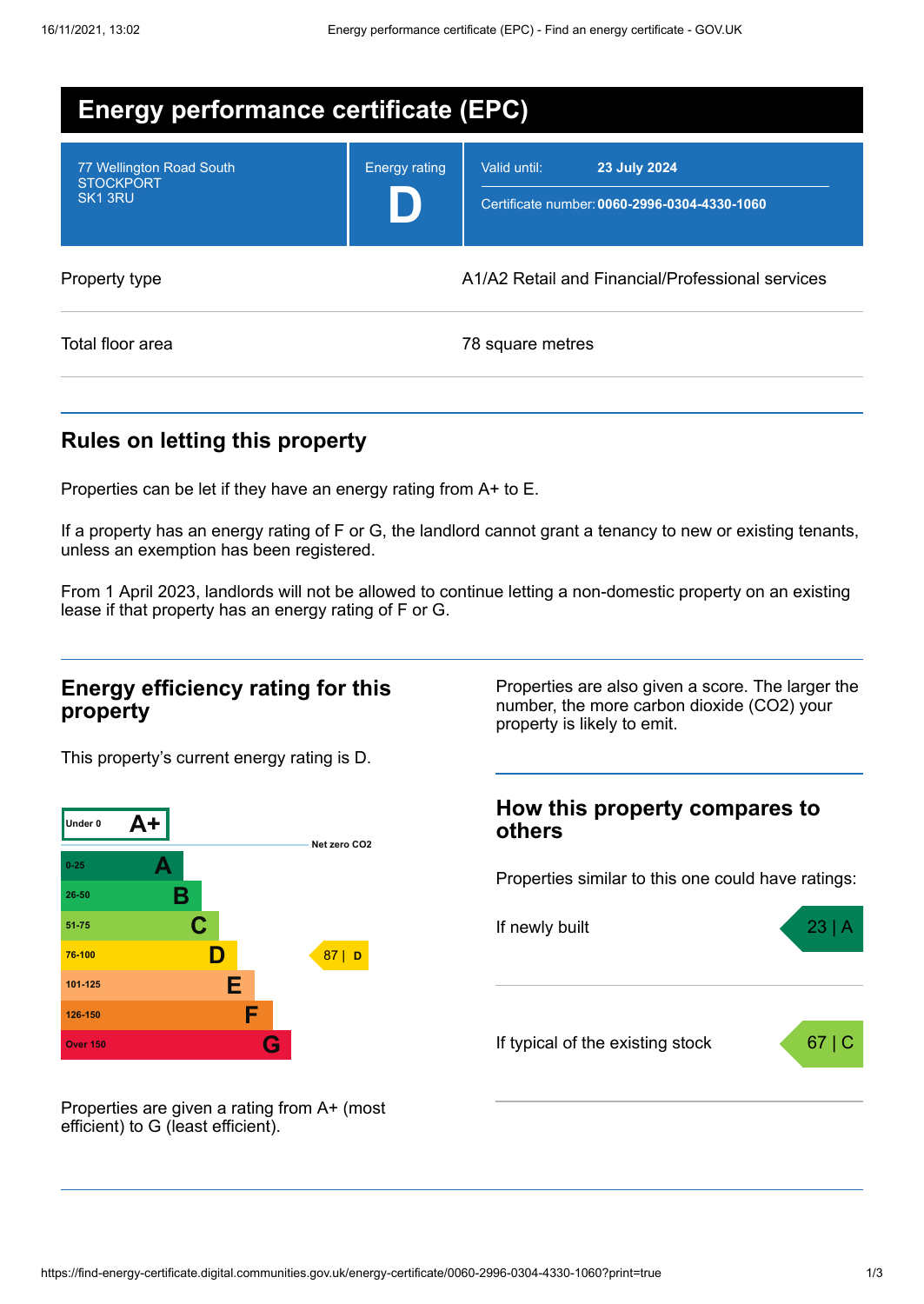# **Breakdown of this property's energy performance**

| Main heating fuel                          | <b>Grid Supplied Electricity</b> |
|--------------------------------------------|----------------------------------|
| <b>Building environment</b>                | Heating and Natural Ventilation  |
| Assessment level                           | 3                                |
| Building emission rate (kgCO2/m2 per year) | 43.43                            |

## **Recommendation report**

Guidance on improving the energy performance of this property can be found in the recommendation report [\(/energy-certificate/9246-4036-0940-0100-3601\)](https://find-energy-certificate.digital.communities.gov.uk/energy-certificate/9246-4036-0940-0100-3601).